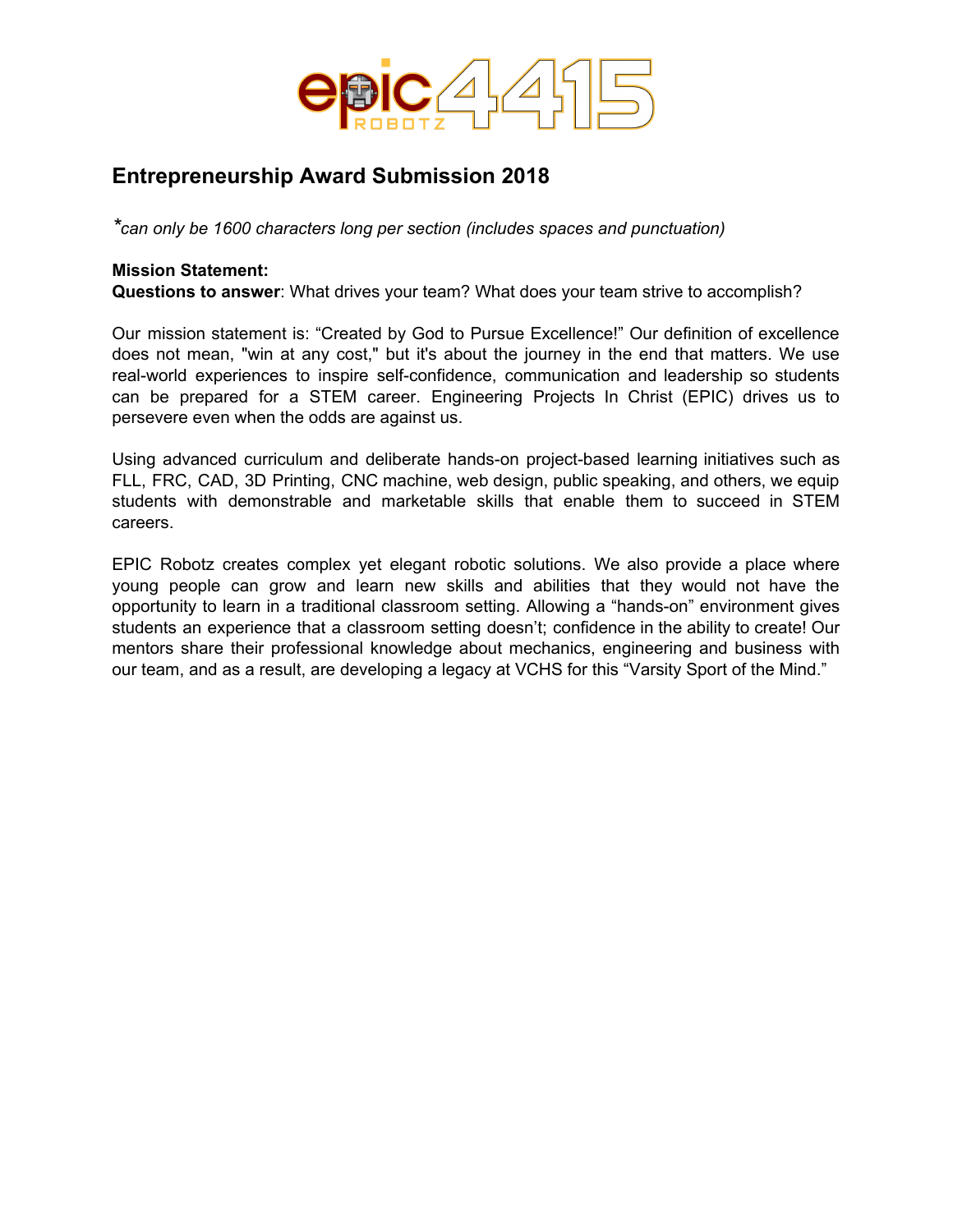

#### **Team Origin:**

**Questions to answer:** When did your team form? Location of team? Current number of team members? Growth? Challenges that needed to be overcome in order to participate in FIRST events?

It all started with Legos! In 2008, Paul DeVries, a dedicated father and Boeing engineer started an FLL team in his living room in order to inspire young people to pursue science and engineering opportunities. A few years later, in 2012, he took those same students and started an FRC team at Valley Christian High School, in Cerritos, California. There were many hurdles to overcome; school support, classroom space, financial support, a lack of team members and mentors, etc... and as a result, for the first two years we partnered with Team 4123, the BOMBots.

In 2014, we had an answer to our prayers; we gained the school's assistance by receiving classroom space, student interest tripled and so did our mentor base which allowed us to create our own team, the EPIC Robotz-Team 4415. In our first season we had 49 students and 11 mentors. As of 2018, we have a total of 35 students: 29 boys and 6 girls. We also have a total of 19 mentors, of which 13 are full time. Although the number of participating students may have decreased, our number of dedicated students has increased allowing our team to thrive. It's been an EPIC journey ever since!

Walking into a sports driven school was no easy feat. Receiving recognition as the "Varsity Sport of the Mind" took many years of dedicated students, parents and mentors proving to our school board that a STEM program was important. From an old chemistry lab transformed into the Makerspace we have today, to teaching college engineering courses on campus, FIRST has provided us a way to get students interested in STEM.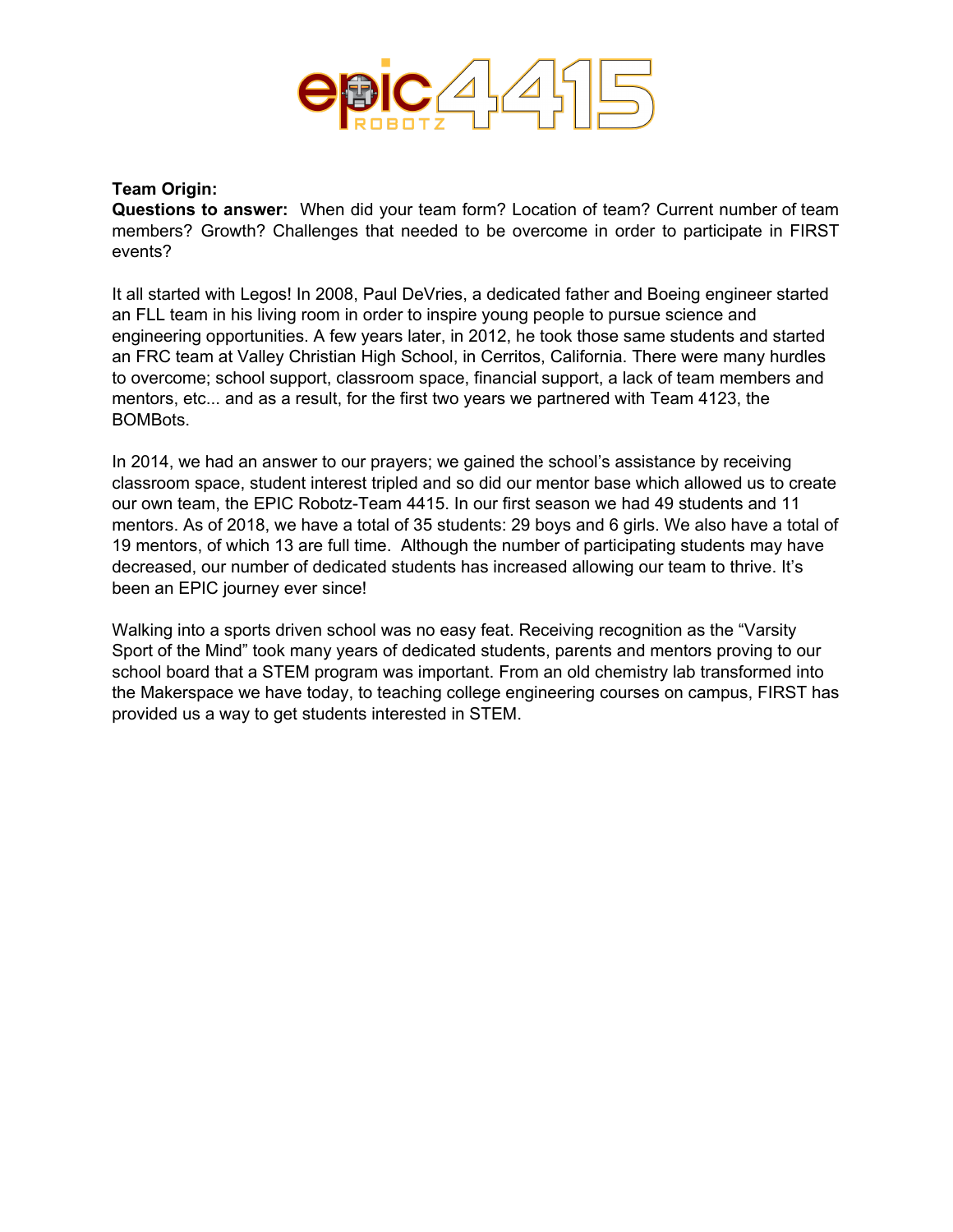

#### **Organization structure:**

**Question to Answer:** How is the team structured to Raise money? Ensure funds are properly spent? Find and engage sponsors? Recruit members and mentors? Ensure *FIRST* principles remain core to the team?

"...one body, many parts.…" Our funds come from student registration fees, sponsorships and grants. We also obtain donations within our VCS community and family friends. We deliver presentations to our sponsors and provide them with team updates as well as invite them to our workshop to tour the facility. We occasionally hold fundraisers at local parks, introducing FIRST and Robotics to families while we raise funds for our team.

On March 31, 2017, our school held its Annual Fundraising event and our Robotics program was chosen to be the top "fund a need." We were able to raise \$33,500 for our program and share with family investors what FIRST has done for us.

Mentors are found by recruiting family and friends of team members. Our biggest sponsor as of this year is Disney, who donated \$5000. We also require parents of team members to volunteer in some aspect as this promotes long term mentorship. Our mentors are valued members of our EPIC family.

Due to our outstanding FLL program, we have about 10 new freshman each year. We also hold periodic "show and tell" nights where everyone from the school is invited to see what we've accomplished throughout the season, which sparks interest in prospective students.

FIRST's principles are much like our Christian principles. We're always happy to lend a helping hand when called to do so. As a team, we show each other Gracious Professionalism by working together, showing respect, making sure everyone has a voice, and that we glorify God while doing it. It's EPIC how we all get along!

\*\*Upload Organizational Chart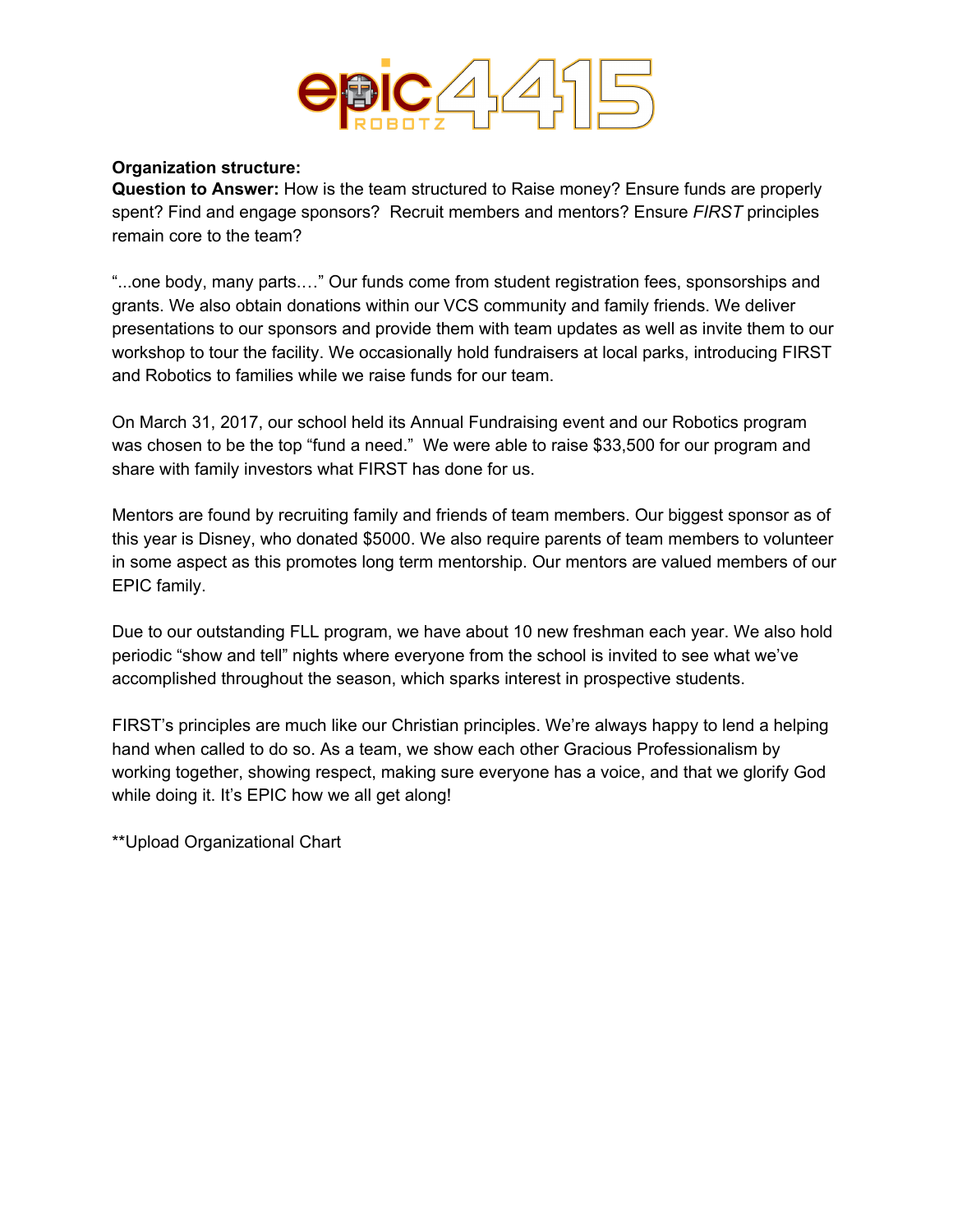

## **Relationships**:

**Question to Answer:** How does your team engage, inspire, educate and retain Team members, Mentors, Sponsors, and the community?

EPIC Robotz is a close-knit family that students want to be a part of, actually, it is the most popular program on our high school campus!

To help retain dedicated team members, we recognize their hard work at our Robotics Awards Banquet. We also award a Varsity Letter to students who meet team membership requirements such as: community involvement, academic excellence, team attendance, and skill competencies. In addition, we want our team members to do what they love. As a result, we hold an FRC Boot Camp in the fall. This allows students the opportunity to explore each guild to determine what area of robotics they are interested in pursuing. They receive an introduction to FRC and FIRST and decide if they want to compete with us. This has proven to be fruitful as we've never had a more dedicated team.

Our hardworking mentors come from all walks of life; from employees at Boeing, to a Disney Guest Claims Administrator, to retired build shop owners. To retain our mentors and sponsors, we send team updates, thank you letters, and thank you plaques signed by our team members, to show how much we care and appreciate them.

Along with appreciating our mentors and sponsors, our team enjoys engaging in outreach in the community. We hold open houses, demonstrations at local libraries, and participate in numerous local festivals to spread the mission of FIRST throughout the community. We also participate in Fleet Week, an event where we demonstrate and share our robot with the public and we host multiple kids coding camps in order to inspire the next generation of STEM students.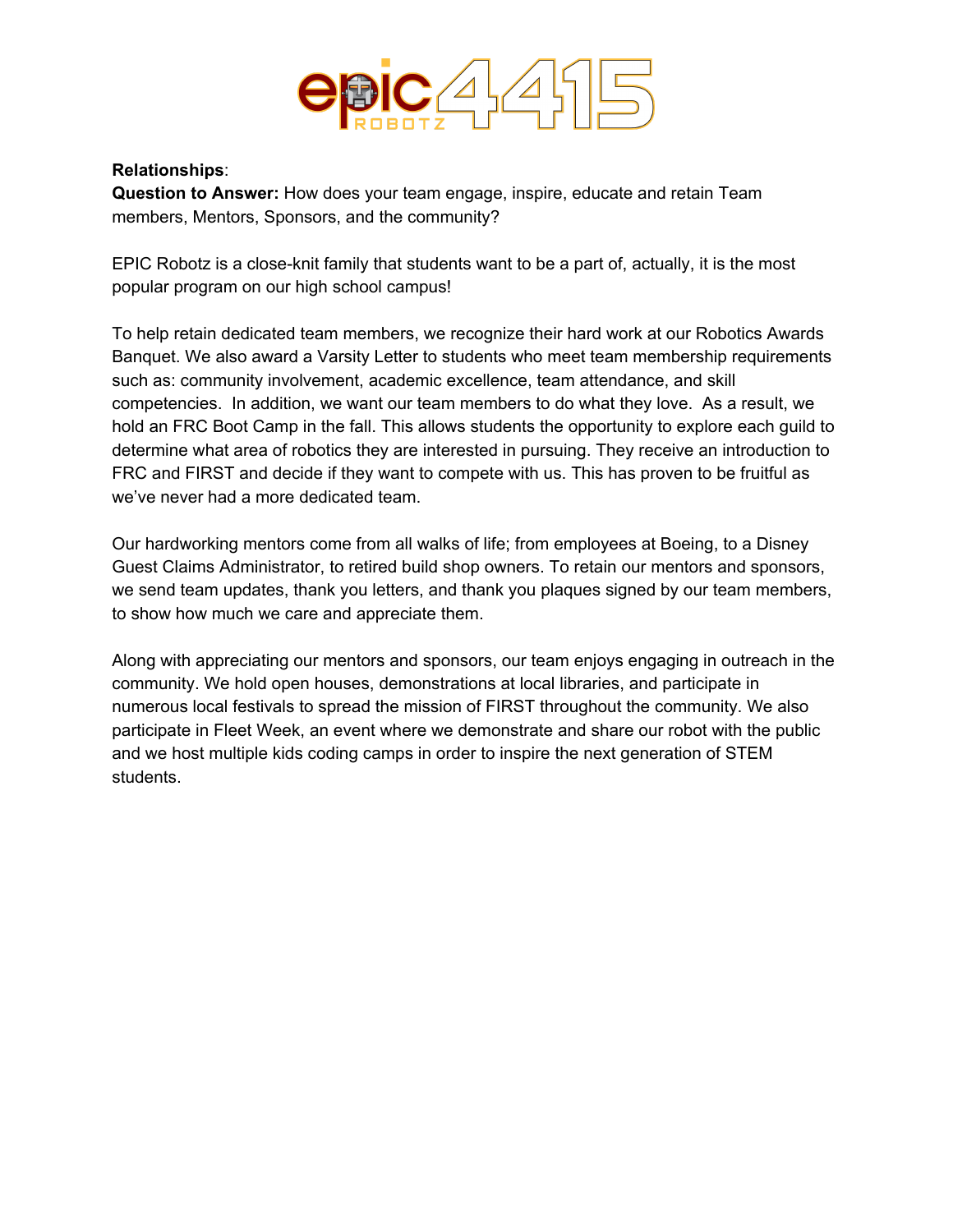

## **Deployment of resources:**

**Question to Answer:** How the resources (financial or otherwise) have been deployed to engage the community to spread first? Inspire others to get involved in first so that first continues to grow? Ensure all team members get the most out of their experience?

EPIC Robotz has grown tremendously through the years. This is due to the hard work of our students, mentors, our sponsors, and the use of our resources to spread the mission of FIRST to the community. We pour a great deal of energy into developing new ideas for growth, not only for our team but for the FLL teams we mentor and how we can influence the community around us.

Many of the resources given to us by our sponsors are used for events, festivals, CAD classes, summer robotics camps as well as new equipment such as a new CNC machine, tools, and robot parts. We also use the money for marketing purposes by purchasing EPIC Robotz swag to hand out during our events. In the past years, we've given out EPIC foam swords and EPIC carpenter pencils. This helped us draw the attention of students and parents and allowed us to educate them on FIRST.

We also hold countless open houses. At these open houses, we demonstrate some of our previous robots, along with vex robots that we use to interest the kids. We also set up a booth with our awards, merchandise, and information about our team. We always encourage students to try robotics as it is a wonderful learning experience.

We strive to ensure that our team members get the most out of their experience. We want our students to be able to use the skills they have learned to pursue a career in their interests. Our knowledgeable mentors, are willing to share their expertise with us, which gives our teammates the most out of their experience. Several of our alumni have gone on to flourish as successful engineers.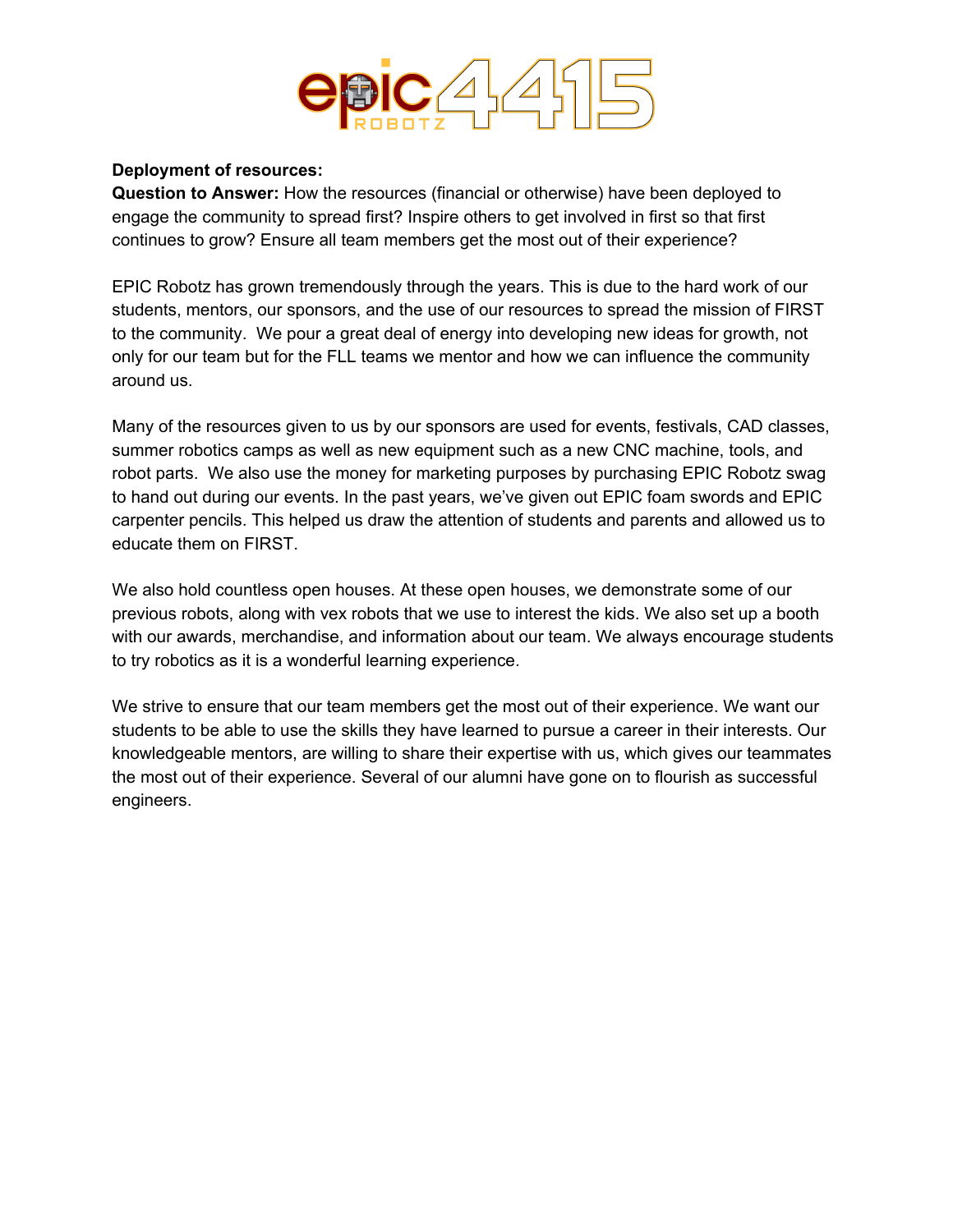

#### **Future plans:**

**Question to Answer:** Specific plans the team has for the next 3 years in regards to sponsorship, team, and community outreach. How do you expect to be able to accomplish these goals?

Our immediate 1 year goal as a team are to mentor our FLL teams in the fall, participate in additional STEM festivals, share our Makerspace with other FRC teams, and expand our sponsorship network by calling on additional engineering companies and utilizing who we know within our own community.

To accomplish these goals, our team needs to work on expanding our reach. In order to be able to mentor FLL teams, we will set aside time and people to help each week. Participating in more STEM events means we need to start researching places to demonstrate our robot. Also, by reaching out to new teams, we may be able to share our Makerspace. Our long term goal is to continue to spread the message of FIRST for years to come. We plan to implement a four year engineering track at our high school. This will provide us with a full time teacher/mentor which we currently do not have. Last summer we started a dual enrollment program with Cerritos College to provide our students additional STEM opportunities. Despite extensive time and financial constraints, we wrote a proposal, worked with college personnel, recruited students, helped raise money to purchase computers and equipment, and one of our mentors taught the college course, Principles of Engineering Technology (ET 101) right on our high school campus! Due to its success we are already planning on teaching a new course, Introduction to Engineering Design (ENGT 103) this summer. Our long term goal is that by the time our students graduate they will have the opportunity to take four engineering college courses.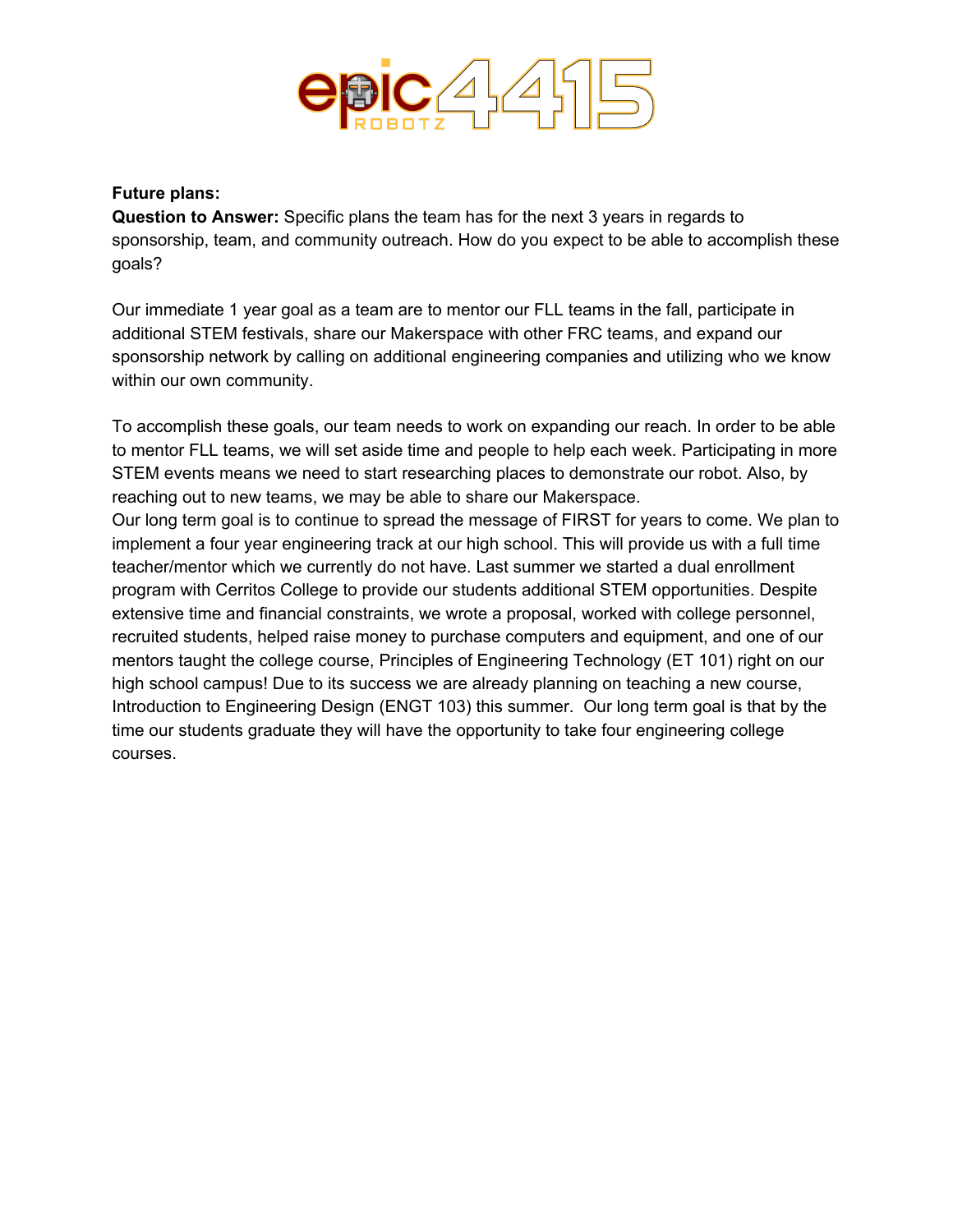

## **Financial Statement:**

**Questions to Answer**: info for team finances (financial statement detailing income and expenditures). OR picture of team financial plan

While we are considered a school sponsored team, financially we are completely independent from our school as they are unable to financially support us with any resources beyond our classroom space. Therefore, we are incurring capital expenditures to ensure the long term goal of making sure our program can sustain itself in the future. Our income comes mainly from the following sources: sponsors, grants, team registration fees, fundraising, and volunteer income. Our goal at the end of each season is to maintain an ending balance that will sustain our program should we incur an unexpected change such as the loss of a sponsor or decrease in volunteer income.

Our starting balance for the 2017/2018 season was \$22,450. Our total estimated income through January 2018 is \$60,020. This includes a Disney Grant (\$5000), student registration fees from Fall and Competition season (\$24,770), Volunteer Income (\$6,250), and various in-kind donations (\$24,000). Our Robotics program was also able to raise \$33,500 from family investors at an annual fundraiser where our Robotics program was the top "fund a need" group. We are expected to spend \$58,500 during the competition season and our goal is to carry over \$20,000-\$25,000 for the next fall season to help with unexpected expenses. This does not include a \$3,500 Boeing Grant for our Team Competition Registration Fees paid directly to FIRST. For a further breakdown of our non-recurring and recurring expenses, please see the attached Team Financial Statement.

\*\*Upload Financial Budget